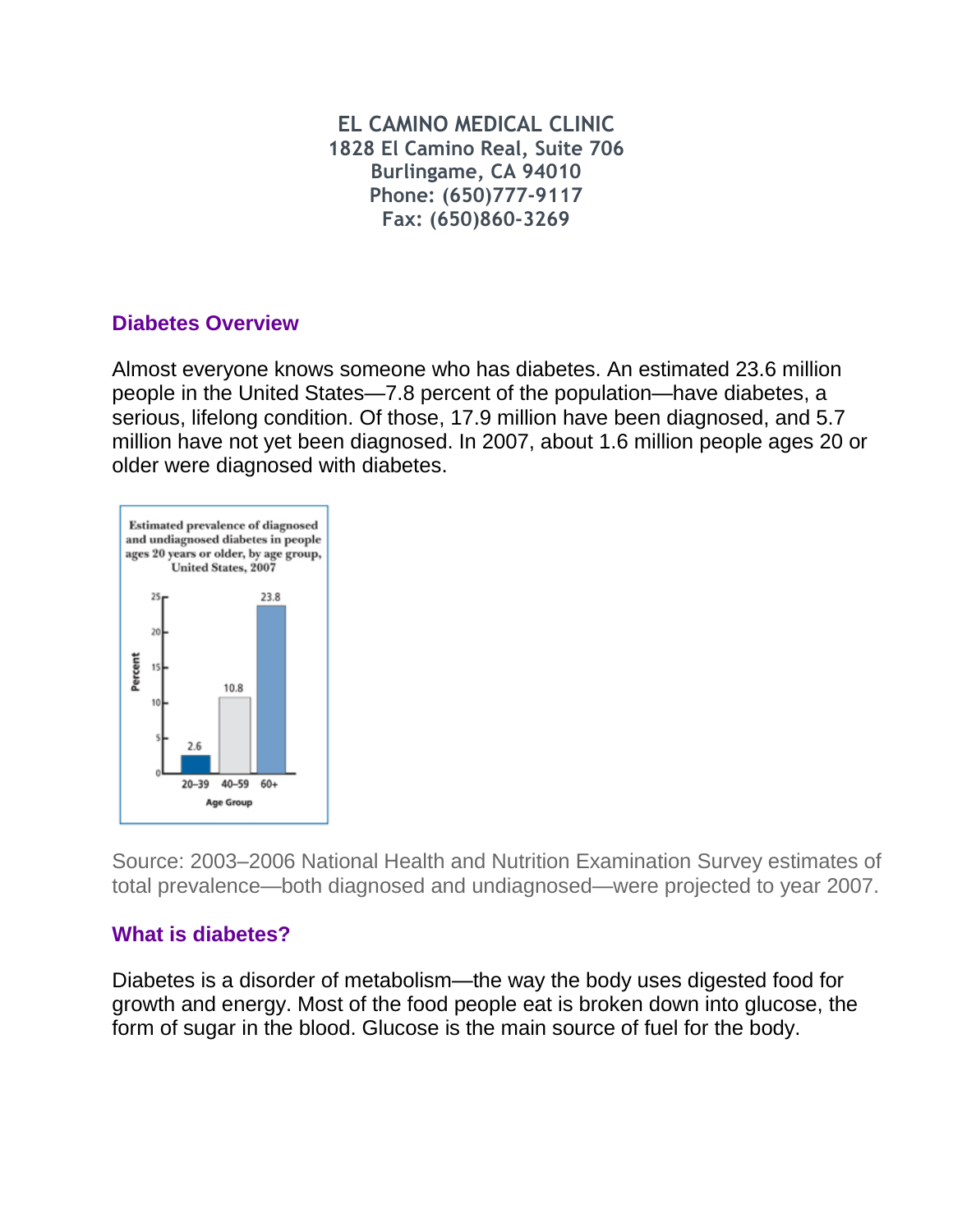#### *Courtesy of El Camino Medical Clinic, 1828 El Camino Real, Ste 706, Burlingame, CA 94010*

After digestion, glucose passes into the bloodstream, where it is used by cells for growth and energy. For glucose to get into cells, insulin must be present. Insulin is a hormone produced by the pancreas, a large gland behind the stomach.

When people eat, the pancreas automatically produces the right amount of insulin to move glucose from blood into the cells. In people with diabetes, however, the pancreas either produces little or no insulin, or the cells do not respond appropriately to the insulin that is produced. Glucose builds up in the blood, overflows into the urine, and passes out of the body in the urine. Thus, the body loses its main source of fuel even though the blood contains large amounts of glucose.

## **What are the types of diabetes?**

The three main types of diabetes are

- type 1 diabetes
- type 2 diabetes
- gestational diabetes

## **Type 1 Diabetes**

Type 1 diabetes is an autoimmune disease. An autoimmune disease results when the body's system for fighting infection—the immune system—turns against a part of the body. In diabetes, the immune system attacks and destroys the insulinproducing beta cells in the pancreas. The pancreas then produces little or no insulin. A person who has type 1 diabetes must take insulin daily to live.

## **Type 2 Diabetes**

The most common form of diabetes is type 2 diabetes. About 90 to 95 percent of people with diabetes have type 2. This form of diabetes is most often associated with older age, obesity, family history of diabetes, previous history of gestational diabetes, physical inactivity, and certain ethnicities. About 80 percent of people with type 2 diabetes are overweight.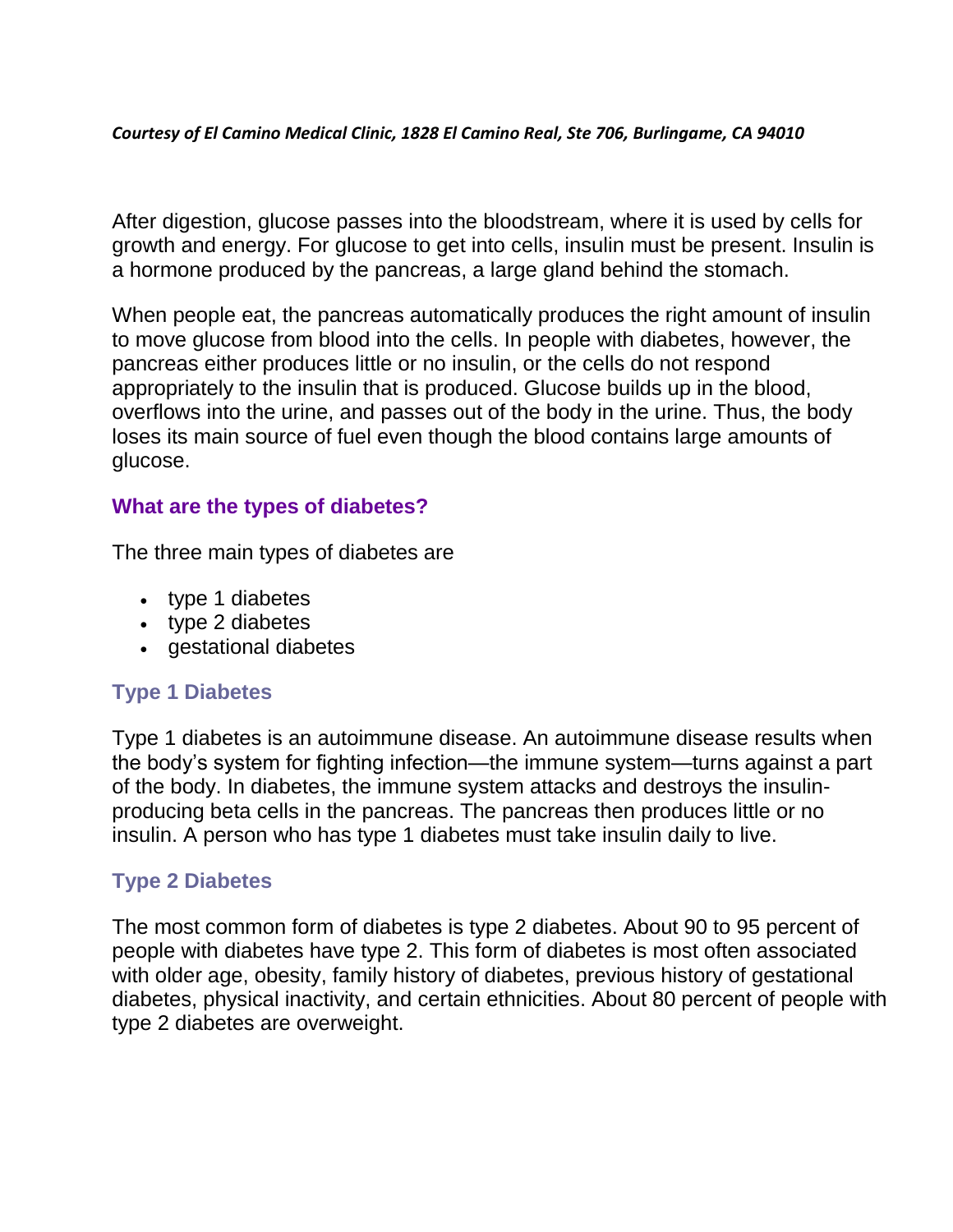#### *Courtesy of El Camino Medical Clinic, 1828 El Camino Real, Ste 706, Burlingame, CA 94010*

When type 2 diabetes is diagnosed, the pancreas is usually producing enough insulin, but for unknown reasons the body cannot use the insulin effectively, a condition called insulin resistance. After several years, insulin production decreases. The result is the same as for type 1 diabetes—glucose builds up in the blood and the body cannot make efficient use of its main source of fuel.

The symptoms of type 2 diabetes develop gradually. Their onset is not as sudden as in type 1 diabetes. Symptoms may include fatigue, frequent urination, increased thirst and hunger, weight loss, blurred vision, and slow healing of wounds or sores. Some people have no symptoms.

### **Gestational Diabetes**

Some women develop gestational diabetes late in pregnancy. Although this form of diabetes usually disappears after the birth of the baby, women who have had gestational diabetes have a 40 to 60 percent chance of developing type 2 diabetes within 5 to 10 years. Maintaining a reasonable body weight and being physically active may help prevent development of type 2 diabetes.

About 3 to 8 percent of pregnant women in the United States develop gestational diabetes. As with type 2 diabetes, gestational diabetes occurs more often in some ethnic groups and among women with a family history of diabetes. Gestational diabetes is caused by the hormones of pregnancy or a shortage of insulin. Women with gestational diabetes may not experience any symptoms.

## **How is diabetes diagnosed?**

The fasting blood glucose test is the preferred test for diagnosing diabetes in children and nonpregnant adults. The test is most reliable when done in the morning. However, a diagnosis of diabetes can be made based on any of the following test results, confirmed by retesting on a different day:

- A blood glucose level of 126 milli grams per deciliter (mg/dL) or higher after an 8-hour fast. This test is called the fasting blood glucose test.
- A blood glucose level of 200 mg/dL or higher 2 hours after drinking a beverage containing 75 grams of glucose dissolved in water. This test is called the oral glucose tolerance test (OGTT).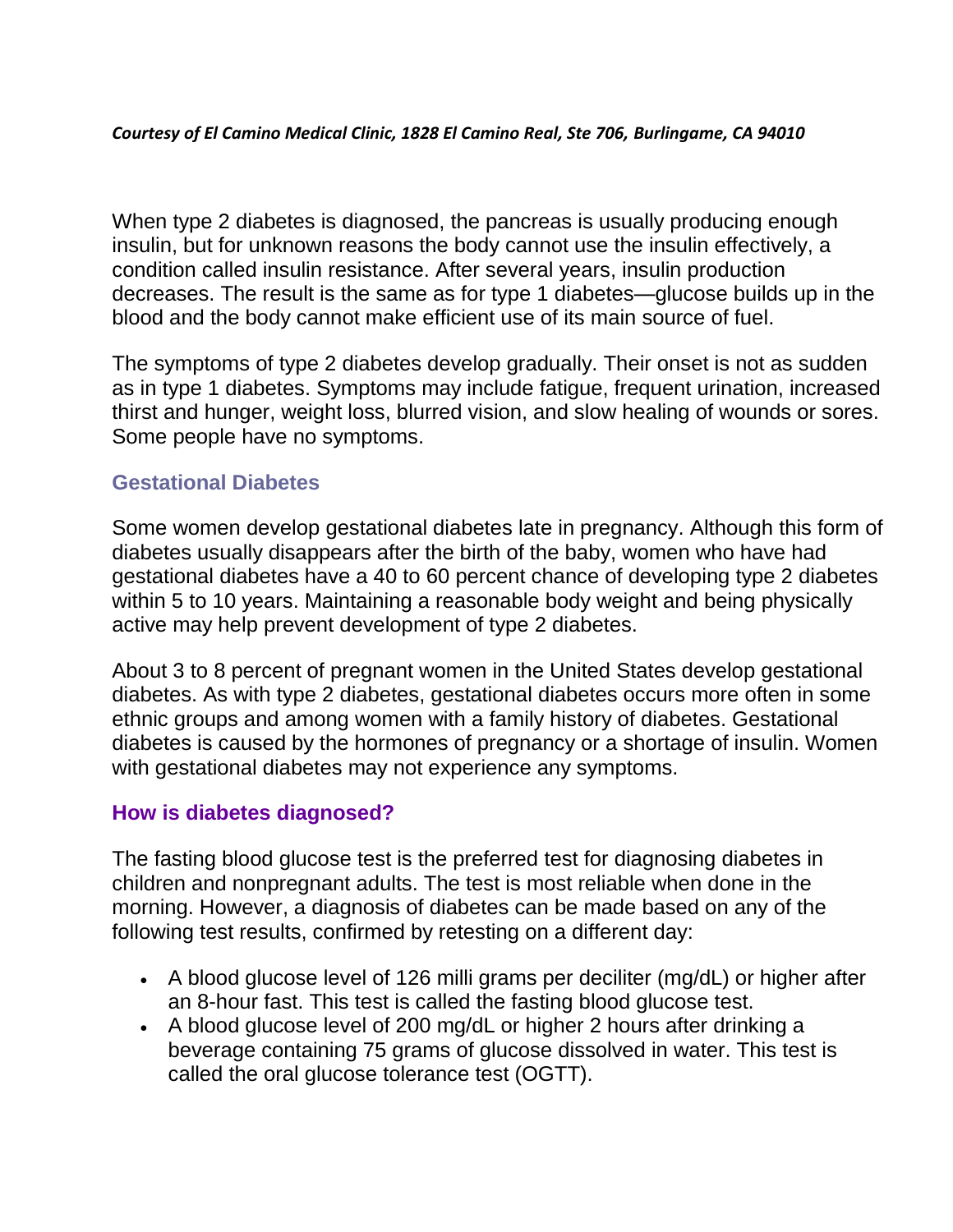#### *Courtesy of El Camino Medical Clinic, 1828 El Camino Real, Ste 706, Burlingame, CA 94010*

 A random—taken at any time of day—blood glucose level of 200 mg/dL or higher, along with the presence of diabetes symptoms.

Gestational diabetes is diagnosed based on blood glucose levels measured during the OGTT. Glucose levels are normally lower during pregnancy, so the cutoff levels for diagnosis of diabetes in pregnancy are lower. Blood glucose levels are measured before a woman drinks a beverage containing glucose. Then levels are checked 1, 2, and 3 hours afterward. If a woman has two blood glucose levels meeting or exceeding any of the following numbers, she has gestational diabetes: a fasting blood glucose level of 95 mg/dL, a 1-hour level of 180 mg/dL, a 2-hour level of 155 mg/dL, or a 3-hour level of 140 mg/dL.

The good news is that people with pre-diabetes can do a lot to prevent or delay diabetes. Studies have clearly shown that people can lower their risk of developing diabetes by losing 5 to 7 percent of their body weight through diet and increased physical activity. Study participants lost weight by cutting fat and calories in their diet and by exercising—most chose walking—at least 30 minutes a day, 5 days a week.

# **Who gets diabetes?**

- **Age 20 years or older:** 23.5 million, or 10.7 percent, of all people in this age group have diabetes.
- **Age 60 years or older:** 12.2 million, or 23.1 percent, of all people in this age group have diabetes.
- **Men:** 12.0 million, or 11.2 percent, of all men ages 20 years or older have diabetes.
- **Women:** 11.5 million, or 10.2 percent, of all women ages 20 years or older have diabetes.
- **Non-Hispanic whites:** 14.9 million, or 9.8 percent, of all non-Hispanic whites ages 20 years or older have diabetes.
- **Non-Hispanic blacks:** 3.7 million, or 14.7 percent, of all non-Hispanic blacks ages 20 years or older have diabetes.